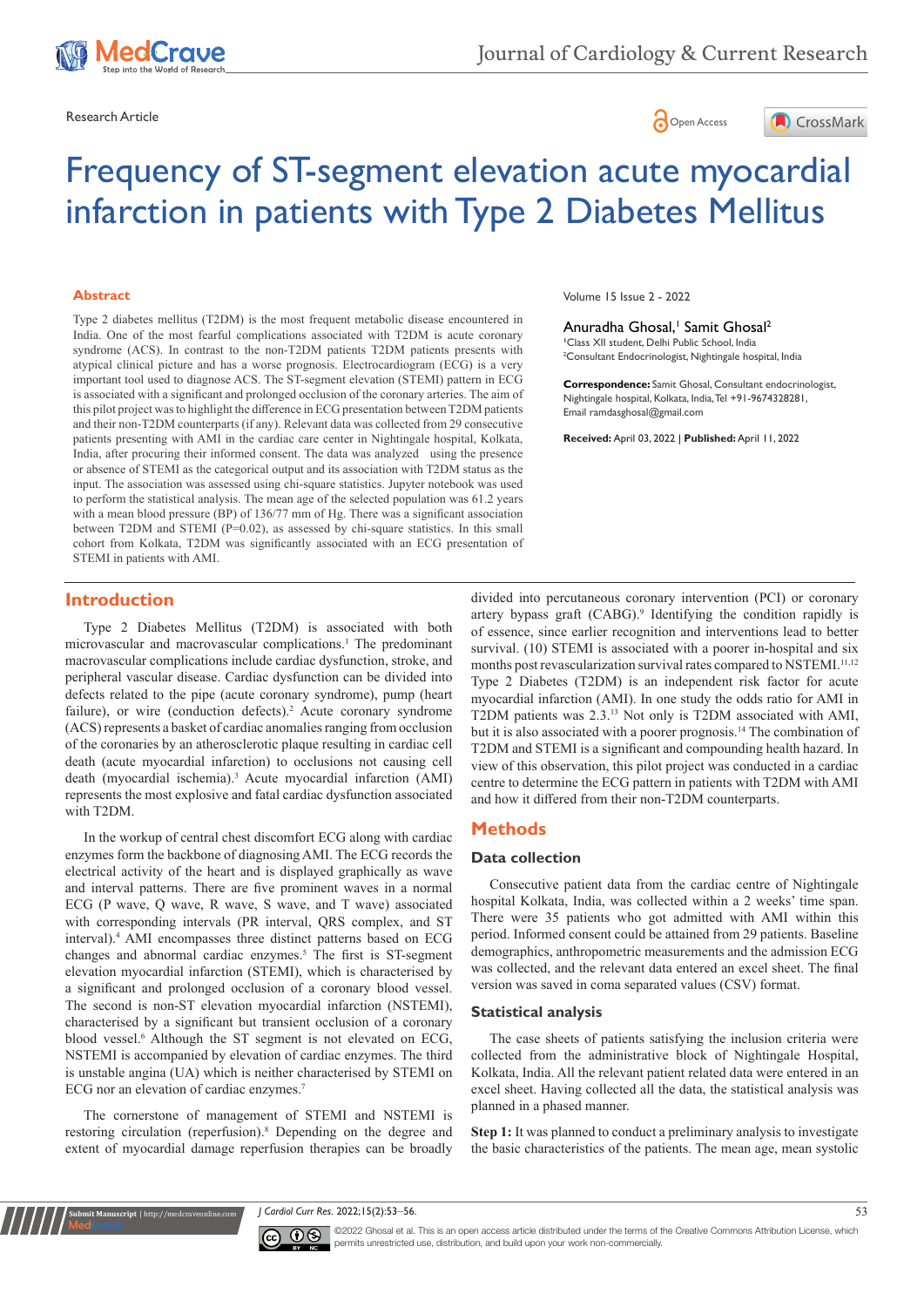blood pressure, diastolic blood pressure, frequency of T2DM, and the type of ECG changes would be analysed.

**Step 2:** Since both the output (STEMI) as well as the input (T2DM) were categorical in nature, a chi-square statistic was planned to evaluate their association.

The analysis was conducted using Jupyter notebook version 6.0.3.15 Since both the input and output variables were categorical in nature, a chi-squared analysis was performed. Using pd.crosstab function a contingency table was created between the input and output variables. In the final step using the function scipy.stats, the chi-square statistic along with the test of hypothesis was performed. All the codes and raw data are available on request.

#### **Ethical committee approval**

The Nightingale Hospital Ethical committee approval was attained prior to evaluation of the data.

### **Results**

This pilot project was performed on twenty-nine patients presenting in the cardiac emergency with acute chest discomfort and diagnosed with AMI. To avoid selection bias consecutive patient data over a 2-week span was collected. Since a few patients did not consent to sharing their data, we landed up with 29 patients. Relevant anthropometric, demographic, laboratory, and ECG data was identified, and the findings were entered into an excel sheet. Several important parameters including duration of diabetes and types of baseline therapy were collected but not included in the final analysis due to the small numbers. All the selected patients had T2DM and insulin dependent T1DM were not included. Having identified the inputs and outputs, statistical analysis was conducted in two steps.

#### **Step 1:** Descriptive statistics

The mean age of the 29 patients included in the analysis was 61.2 years with mean systolic blood pressure (SBP) and diastolic blood pressure (DBP) being 136 mm of Hg and 77 mm of Hg respectively (Table 1).

**Table 1** Descriptive statistics (mean, range, and standard deviation) of clinical parameters (age, systolic & diastolic blood pressure) collected from the 29 patients included in this pilot project

| <b>Attribute</b> | Mean  | Range       | std  |
|------------------|-------|-------------|------|
| Age (years)      | 61.2  | 39-82       | ШJ   |
| SBP (mm of Hg)   | 136.2 | $110 - 170$ | 16.3 |
| DBP (mm of Hg)   | 77.2  | 70-90       | 0.4  |

There were 15 patients who had a pre-existing diagnosis of T2DM, and 14 patients did not (Table 2).

**Table 2** Contingency table. Rows indicating the frequency of T2DM versus non-T2DM and the columns indicating the frequency of STEMI changes on ECG versus NSTEMI changes

|                          | No STEMI | <b>STEMI</b> | <b>Marginal row</b><br>(totals) |
|--------------------------|----------|--------------|---------------------------------|
| No DM                    | 10       |              |                                 |
| <b>DM</b>                |          |              |                                 |
| Marginal column (totals) |          | 16           | 29 (Grand total)                |

There were 16 patients who presented with STEMI, while 13 did not (NSTEMI or UA) (Table 2).

#### **Step 2:** Analytical statistics

The primary hypothesis was tested using specific codes in python. A contingency table in matrix format was prepared (Table 2). Overall, there were 13 patients who did not have STEMI while 16 patients presented with STEMI. Fifteen patients had T2DM while fourteen did not. In the total population of 29 patients, there were 10 patients who did not have either diabetes or STEMI. There were 4 patients who did not have T2DM but presented with STEMI. There were 3 patients who had T2DM but not present with STEMI while 12 patients had both T2DM and STEMI. There is a significant association between a diagnosis of T2DM and the likelihood of presenting with STEMI (χ  $2 = 7.74$ ,  $p = .02$ ).

# **Discussion**

Type 2 diabetes mellitus is a polygenic disease associated with several complications.<sup>16</sup> Involvement of the heart is one of the most feared complications associated with T2DM in view of the high fatality rates.<sup>17</sup> Compared to non-diabetic patients, diabetic patients differ in the way they present symptomatically as well as diagnostically.18 The central difference from a pathophysiological perspective is the degree if insulin resistance associated with T2DM.19 Insulin resistance precedes significant beta-cell dysfunction in early T2DM.<sup>20</sup> The immediate consequence of insulin resistance is hyperinsulinemia and its associated consequences namely diabetic dyslipidaemia, endothelial dysfunction, hypertension, and vascular inflammation.21 The combination of abnormal lipid deposition, vascular inflammation, and endothelial dysfunction initiates as well as aggravates pre-existing atherosclerosis.22 In addition to an accelerated atherosclerosis concomitant autonomic dysfunction in T2DM alters the way a patient presents with AMI.23 Many patients do not experience the typical central compressive chest pain with radiation along left inner arm or jaw and remain completely silent delaying diagnosis as well as worsening prognosis. This is also sometimes referred to as "silent AMI".24 In addition, many T2DM patients present with milder or atypical symptoms like epigastric pain, increased sweating, and anxiety.<sup>25</sup> This delay in diagnosis was associated with nearly 75% of T2DM patients presenting to the emergency with a delay exceeding 3 hours.26 This is of paramount importance since the window of opportunity for effective thrombolysis is within an hour of presentation.<sup>27</sup>

One of the cornerstones of diagnosis of ACS is an electrocardiogram (ECG). In case of suspected ACS, a diagnosis of AMI is dependent on documentation of elevated cardiac enzymes and characteristic ECG changes.28 It is of paramount importance to identify patients with a persistent (>20 minutes) ST-segment elevation on ECG, since it represents a total or near-total coronary artery occlusion requiring immediate reperfusion.<sup>28</sup>

 In view of the exponential growth of diabetic patients in India, a larger proportion of patients with pre-existing T2DM is expected to present with STEMI in the emergency department.29 In a study from India it was found that nearly 40% of patients presenting in a hospital with AMI had a diagnosis of T2D with nearly 13.6% detected on admission.30 The reason why a significant number of T2DM patients are expected to present with STEMI is due to the delay in diagnosing resulting in worsening from partial occlusion (NSTEMI on ECG) to near complete occlusion (STEMI on ECG) on presentation. Hence, it is extremely important pre-empting as well as intervening in a timely fashion, since it takes 50% more time to achieve complete resolution in T2DM patients compared to their non-T2DM counterparts.31 In a study by Masoomi et al it was found that 27.8% of T2DM patients had failed ST-segment resolution in contrast to 9% in the non-T2DM group.32 This difference was due to the diabetic patients presenting at a much-advanced stage as well as having a lower cardiac contractility (assessed by echocardiography). Many patients with AMI are

**Citation:** Ghosal A, Ghosal S. Frequency of ST-segment elevation acute myocardial infarction in patients with Type 2 Diabetes Mellitus. *J Cardiol Curr Res.* 2022;15(2):53‒56. DOI: [10.15406/jccr.2022.15.00551](https://doi.org/10.15406/jccr.2022.15.00551)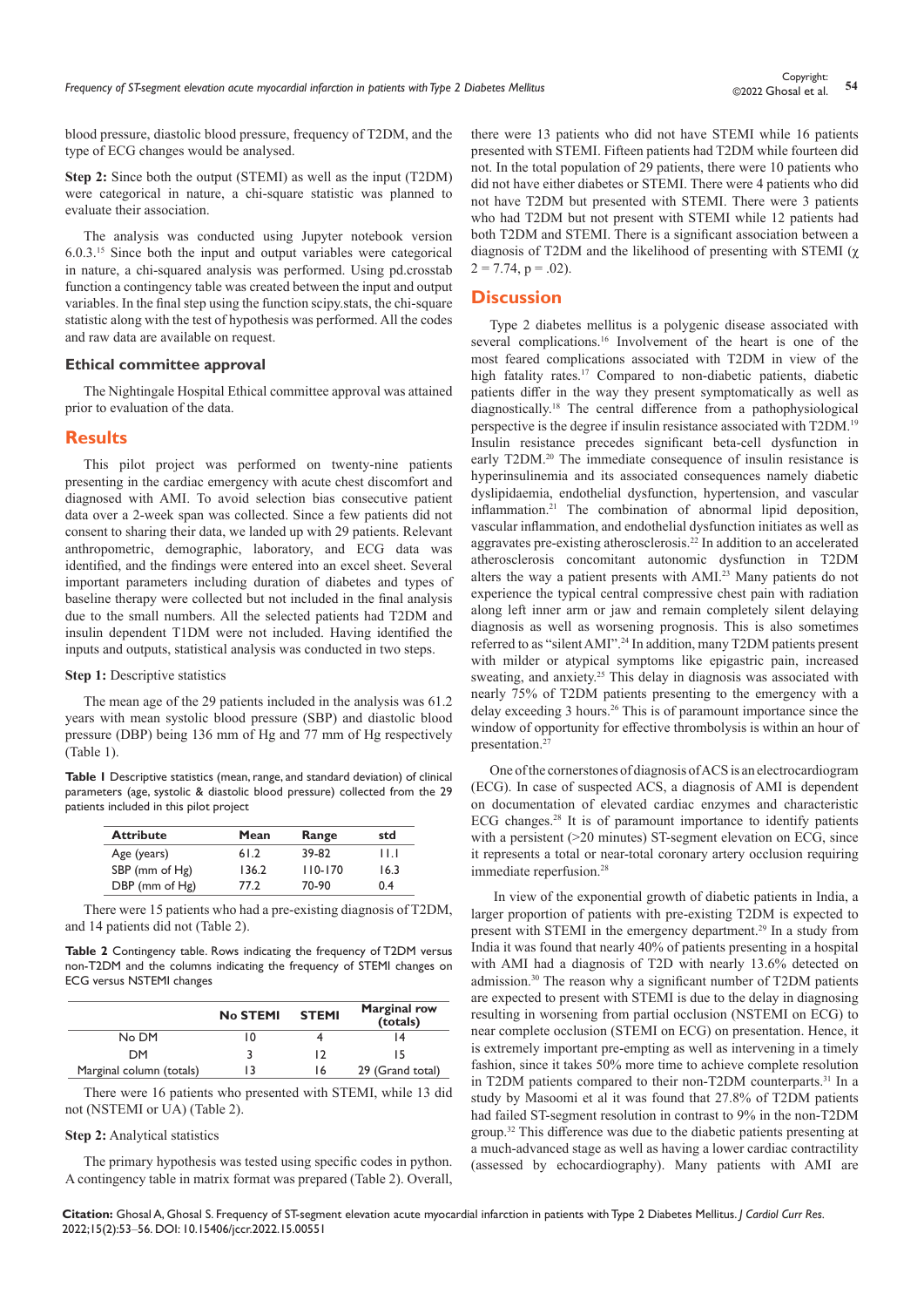incidentally detected with T2DM post admission.<sup>33</sup> The incidence of death was found to be higher in this subset of patients in a 5-year follow up study.<sup>34</sup> In a study from India on  $208$  patients,  $80.77\%$ patients presented with STEMI.35 Data from India is sparce and extremely heterogenous. In a study from the state of Gujarat, mortality was more in patients with T2DM (23.52%) presenting with STEMI.<sup>36</sup> There was, however, no comparison of adverse cardiac outcomes between the STEMI versus the non-STEMI group.

In view of these observations, this pilot survey was undertaken using data from the cardiac care unit of Nightingale hospital. The hypothesis was to find whether there was any significant difference in the ECG pattern in T2DM patients compared to non-T2DM patients. In this pilot project T2DM patients presented more frequently with STEMI compared to non-T2DM patients.

This pilot project should be followed up with a study on the same end points with a larger population to confirm this hypothesis. This is because a very small number of patients were recruited in this pilot project which liable to statistical error and bias. In addition, there could be other clinical variables like diabetes dyslipidaemia, obesity, and nephropathy which could independently or in combination could explain the difference in outcomes. Subgroup analysis including these variables needs to be conducted in a larger trial.

### **Conclusion**

Patients with T2DM have a propensity to present with AMI at a much-advanced stage compared to their non T2DM counterpart. ECG findings from this pilot project seems to suggest STEMI as a more frequent presentation in T2DM patients. This finding needs to be explored further in a trial recruiting a larger population of patients.

#### **References**

- 1. Fowler MJ. Microvascular and Macrovascular Complications of Diabetes. *Clin Diabetes.* 2008;26(2):77–72.
- 2. [Verma S, Jüni P, Mazer CD. Pump, pipes, and filter: do SGLT2 inhibitors](https://linkinghub.elsevier.com/retrieve/pii/S0140‒6736(18)32824‒1)  cover it all? *Lancet.* [2019;393\(10166\):3‒5.](https://linkinghub.elsevier.com/retrieve/pii/S0140‒6736(18)32824‒1)
- 3. [Eisen A, Giugliano RP, Braunwald E. Updates on Acute Coronary Syn](https://jamanetwork.com/journals/jamacardiology/article‒abstract/2536031)drome: A Review. *JAMA Cardiol.* [2016;1\(6\):718–730.](https://jamanetwork.com/journals/jamacardiology/article‒abstract/2536031)
- 4. [Becker DE. Fundamentals of electrocardiography interpretation.](file:///C:/Users/WEB02/Documents/JCCR-15-00551/JCCR-22-RA-792_W/1.%09https:/www.ncbi.nlm.nih.gov/labs/pmc/articles/PMC1614214/) *Anesth*  Prog. 2006;53(2):53-64.
- 5. [Daga LC, Kaul U, Mansoor A. Approach to STEMI and NSTEMI.](https://www.japi.org/u2d4b444/approach‒to‒stemi‒and‒nstemi) *J [Assoc Physicians India.](https://www.japi.org/u2d4b444/approach‒to‒stemi‒and‒nstemi)* 2011;59(Suppl):19‒25.
- 6. Cohen M, Visveswaran, G. Defining and managing patients with non-ST-elevation myocardial infarction: Sorting through type 1 vs other types. *Clin Cardiol.* [2020;43:242–250.](https://pubmed.ncbi.nlm.nih.gov/31923336/)
- 7. [Braunwald E, Morrow DA. Unstable Angina.](file:///C:/Users/WEB02/Documents/JCCR-15-00551/JCCR-22-RA-792_W/1.%09https:/www.ahajournals.org/doi/abs/10.1161/CIRCULATIONAHA.113.001258) *Circulation.* [2013;127\(24\):2452‒2457.](file:///C:/Users/WEB02/Documents/JCCR-15-00551/JCCR-22-RA-792_W/1.%09https:/www.ahajournals.org/doi/abs/10.1161/CIRCULATIONAHA.113.001258)
- 8. [Heusch G. The Coronary Circulation as a Target of Cardioprotection.](file:///C:/Users/WEB02/Documents/JCCR-15-00551/JCCR-22-RA-792_W/1.%09https:/www.ahajournals.org/doi/abs/10.1161/CIRCRESAHA.116.308640)  *Circulation Research.* [2016;118\(10\):1643‒1658.](file:///C:/Users/WEB02/Documents/JCCR-15-00551/JCCR-22-RA-792_W/1.%09https:/www.ahajournals.org/doi/abs/10.1161/CIRCRESAHA.116.308640)
- 9. [Bagai A, Dangas GD, Stone GW. Reperfusion Strategies in Acute Coro](file:///C:/Users/WEB02/Documents/JCCR-15-00551/JCCR-22-RA-792_W/1.%09https:/www.ahajournals.org/doi/abs/10.1161/CIRCRESAHA.114.302744)nary Syndromes. *Circulation Research*. 2014;114(12):1918-1928.
- 10. 2021 ACC/AHA/SCAI Guideline for Coronary Artery Revascularization: A Report of the American College of Cardiology/American Heart Association Joint Committee on Clinical Practice Guidelines. *J Am Coll Cardiol.* 2021.
- 11. [Nikus KC, Eskola MJ, Virtanen VK, et al. Mortality of patients with](file:///C:/Users/WEB02/Documents/JCCR-15-00551/JCCR-22-RA-792_W/1.%09https:/www.tandfonline.com/doi/full/10.1080/08037060600997534)  acute coronary syndromes still remains high: a follow-up study of [1188 consecutive patients admitted to a university hospital.](file:///C:/Users/WEB02/Documents/JCCR-15-00551/JCCR-22-RA-792_W/1.%09https:/www.tandfonline.com/doi/full/10.1080/08037060600997534) *Ann Med*. [2007;39:63–71.](file:///C:/Users/WEB02/Documents/JCCR-15-00551/JCCR-22-RA-792_W/1.%09https:/www.tandfonline.com/doi/full/10.1080/08037060600997534)
- 12. Ren L, Ye H, Wang P, et al. Comparison of long-term mortality of acute ST-segment elevation myocardial infarction and non-ST-segment el[evation acute coronary syndrome patients after percutaneous coronary](file:///C:/Users/WEB02/Documents/JCCR-15-00551/JCCR-22-RA-792_W/1.%09https:/www.ncbi.nlm.nih.gov/labs/pmc/articles/PMC4307524/)  intervention. *Int J Clin Exp Med.* 2014;7(12):5588-5592.
- 13. [Tavani A, Bertuzzi M, Gallus S, et al. Diabetes mellitus as a con](https://www.jclinepi.com/article/S0895‒4356(02)00486‒9/fulltext)[tributor to the risk of acute myocardial infarction.](https://www.jclinepi.com/article/S0895‒4356(02)00486‒9/fulltext) *J Clin Epidemiol.* [2002;55\(11\):1082‒1087.](https://www.jclinepi.com/article/S0895‒4356(02)00486‒9/fulltext)
- 14. Mukamal KJ, Nesto RW, Cohen MC, et al. Impact of Diabetes on Long-[Term Survival After Acute Myocardial Infarction: Comparability of risk](https://pubmed.ncbi.nlm.nih.gov/11473080/)  [with prior myocardial infarction.](https://pubmed.ncbi.nlm.nih.gov/11473080/) *Diabetes Care.* 2001;24(8):1422-1427.
- 15. [Anaconda Navigator.](https://docs.anaconda.com/anaconda/navigator/index.html)
- 16. [Sacks DB, McDonald JM. The Pathogenesis of Type II Diabetes Mel](https://pubmed.ncbi.nlm.nih.gov/8607437/)[litus: A Polygenic Disease, American](https://pubmed.ncbi.nlm.nih.gov/8607437/) *Journal of Clinical Pathology.* [1996;105\(2\):149–156.](https://pubmed.ncbi.nlm.nih.gov/8607437/)
- 17. [Stirban AO, Tschoepe D. Cardiovascular Complications in Diabetes:](https://pubmed.ncbi.nlm.nih.gov/18227488/)  [Targets and interventions.](https://pubmed.ncbi.nlm.nih.gov/18227488/) *Diabetes Care.* 2008;31(Supplement\_2): [S215–S221.](https://pubmed.ncbi.nlm.nih.gov/18227488/)
- 18. [Khafaji HA, Suwaidi JM. Atypical presentation of acute and chronic cor](https://pubmed.ncbi.nlm.nih.gov/25228959/)[onary artery disease in diabetics.](https://pubmed.ncbi.nlm.nih.gov/25228959/) *World J Cardiol.* 2014;6(8):802‒813.
- 19. [Raven G. Insulin Resistance, Type 2 Diabetes Mellitus, and Cardiovas](file:///C:/Users/WEB02/Documents/JCCR-15-00551/JCCR-22-RA-792_W/1.%09https:/www.ahajournals.org/doi/abs/10.1161/CIRCULATIONAHA.105.504670)cular Disease. *Circulation.* [2005;112\(20\):3030‒3032.](file:///C:/Users/WEB02/Documents/JCCR-15-00551/JCCR-22-RA-792_W/1.%09https:/www.ahajournals.org/doi/abs/10.1161/CIRCULATIONAHA.105.504670)
- 20. [Færch K, Johansen NB, Witte DR, et al. Relationship Between Insulin](https://pubmed.ncbi.nlm.nih.gov/25387263/)  [Resistance and β‒Cell Dysfunction in Subphenotypes of Prediabetes](https://pubmed.ncbi.nlm.nih.gov/25387263/)  and Type 2 Diabetes. *[The Journal of Clinical Endocrinology & Metabo](https://pubmed.ncbi.nlm.nih.gov/25387263/)lism.* [2015;100\(2\):707–716.](https://pubmed.ncbi.nlm.nih.gov/25387263/)
- 21. Galicia–Garcia U, Benito–Vicente A, Jebari S, et al. Pathophysiology of [Type 2 Diabetes Mellitus](file:///C:/Users/WEB02/Documents/JCCR-15-00551/JCCR-22-RA-792_W/1.%09https:/www.ncbi.nlm.nih.gov/labs/pmc/articles/PMC7503727/)*. Int J Mol Sci.* 2020;21(17):6275.
- 22. [Libby P, Buring JE, Badimon L, et al. Atherosclerosis.](https://pubmed.ncbi.nlm.nih.gov/31420554/) *Nat Rev Dis Primers.* [2019;5:56.](https://pubmed.ncbi.nlm.nih.gov/31420554/)
- 23. [Canto JG, Shlipak MG, Rogers WJ, et al. Prevalence, Clinical Char](https://jamanetwork.com/journals/jama/fullarticle/192825)[acteristics, and Mortality Among Patients With Myocardial Infarction](https://jamanetwork.com/journals/jama/fullarticle/192825)  [Presenting Without Chest Pain.](https://jamanetwork.com/journals/jama/fullarticle/192825) *JAMA.* 2000;283(24):3223–3229.
- 24. [Cohn PF, Fox KM, Daly C. Silent Myocardial Ischemia.](file:///C:/Users/WEB02/Documents/JCCR-15-00551/JCCR-22-RA-792_W/1.%09https:/www.ahajournals.org/doi/abs/10.1161/01.CIR.0000088001.59265.EE) *Circulation.* [2003;108\(10\):1263‒1277.](file:///C:/Users/WEB02/Documents/JCCR-15-00551/JCCR-22-RA-792_W/1.%09https:/www.ahajournals.org/doi/abs/10.1161/01.CIR.0000088001.59265.EE)
- 25. [Berman Jones MN, De Coster DA. 'Just like a normal pain', what do](file:///C:/Users/WEB02/Documents/JCCR-15-00551/JCCR-22-RA-792_W/1.%09https:/bmjopen.bmj.com/content/bmjopen/7/9/e015736.full.pdf)  [people with diabetes mellitus experience when having a myocardial in](file:///C:/Users/WEB02/Documents/JCCR-15-00551/JCCR-22-RA-792_W/1.%09https:/bmjopen.bmj.com/content/bmjopen/7/9/e015736.full.pdf)[farction: a qualitative study recruited from UK hospitals.](file:///C:/Users/WEB02/Documents/JCCR-15-00551/JCCR-22-RA-792_W/1.%09https:/bmjopen.bmj.com/content/bmjopen/7/9/e015736.full.pdf) *BMJ Open.* [2017;7\(9\):e015736.](file:///C:/Users/WEB02/Documents/JCCR-15-00551/JCCR-22-RA-792_W/1.%09https:/bmjopen.bmj.com/content/bmjopen/7/9/e015736.full.pdf)
- 26. [Ahmed S, Khan A, Ali SI, et al. Differences in symptoms and presen](https://www.sciencedirect.com/science/article/pii/S0019483217300755)[tation delay times in myocardial infarction patients with and without](https://www.sciencedirect.com/science/article/pii/S0019483217300755)  [diabetes: A cross‒sectional study in Pakistan.](https://www.sciencedirect.com/science/article/pii/S0019483217300755) *Indian Heart Journal.*  [2018;70\(2\):241‒245.](https://www.sciencedirect.com/science/article/pii/S0019483217300755)
- 27. [ESC Scientific Document Group, 2020 ESC Guidelines for the man](https://pubmed.ncbi.nlm.nih.gov/32860058/)[agement of acute coronary syndromes in patients presenting without](https://pubmed.ncbi.nlm.nih.gov/32860058/)  persistent ST-segment elevation: The Task Force for the management [of acute coronary syndromes in patients presenting without persistent](https://pubmed.ncbi.nlm.nih.gov/32860058/)  ST-segment elevation of the European Society of Cardiology (ESC), *European Heart Journal.* [2021;42\(14\):1289–1367.](https://pubmed.ncbi.nlm.nih.gov/32860058/)
- 28. [Mythili S, Malathi N. Diagnostic markers of acute myocardial infarc](https://www.ncbi.nlm.nih.gov/labs/pmc/articles/PMC4660641/)tion. *Biomed Rep.* 2015;3(6):743-748.
- 29. [IDF Diabetes atlas. 2021.](https://www.diabetesatlas.org/data/en/country/93/in.html)
- 30. [Murthy P D, Gopal P V. Clinical study of burden of type 2 diabetes](file:///C:/Users/WEB02/Documents/JCCR-15-00551/JCCR-22-RA-792_W/1.%09https:/www.jcsr.co.in/text.asp?2021/10/1/31/310761)  [mellitus in acute coronary syndromes and their complications.](file:///C:/Users/WEB02/Documents/JCCR-15-00551/JCCR-22-RA-792_W/1.%09https:/www.jcsr.co.in/text.asp?2021/10/1/31/310761) *J Clin Sci Res.* [2021;10:31‒34.](file:///C:/Users/WEB02/Documents/JCCR-15-00551/JCCR-22-RA-792_W/1.%09https:/www.jcsr.co.in/text.asp?2021/10/1/31/310761)
- 31. [Zairis MN, Makrygiannis SS, Papadaki OA, et al. Diabetes and ST Ele](file:///C:/Users/WEB02/Documents/JCCR-15-00551/JCCR-22-RA-792_W/1.%09https:/diabetesjournals.org/care/article/27/4/967/23263/Type‒2‒Diabetes‒and‒Intravenous‒Thrombolysis)[vation Myocardial Infarction. How successful is intravenous thromboly](file:///C:/Users/WEB02/Documents/JCCR-15-00551/JCCR-22-RA-792_W/1.%09https:/diabetesjournals.org/care/article/27/4/967/23263/Type‒2‒Diabetes‒and‒Intravenous‒Thrombolysis)[sis for the diabetic heart?](file:///C:/Users/WEB02/Documents/JCCR-15-00551/JCCR-22-RA-792_W/1.%09https:/diabetesjournals.org/care/article/27/4/967/23263/Type‒2‒Diabetes‒and‒Intravenous‒Thrombolysis) *Diabetes Care.* 2002;25(10):1890-1891.

**Citation:** Ghosal A, Ghosal S. Frequency of ST-segment elevation acute myocardial infarction in patients with Type 2 Diabetes Mellitus. *J Cardiol Curr Res.* 2022;15(2):53‒56. DOI: [10.15406/jccr.2022.15.00551](https://doi.org/10.15406/jccr.2022.15.00551)